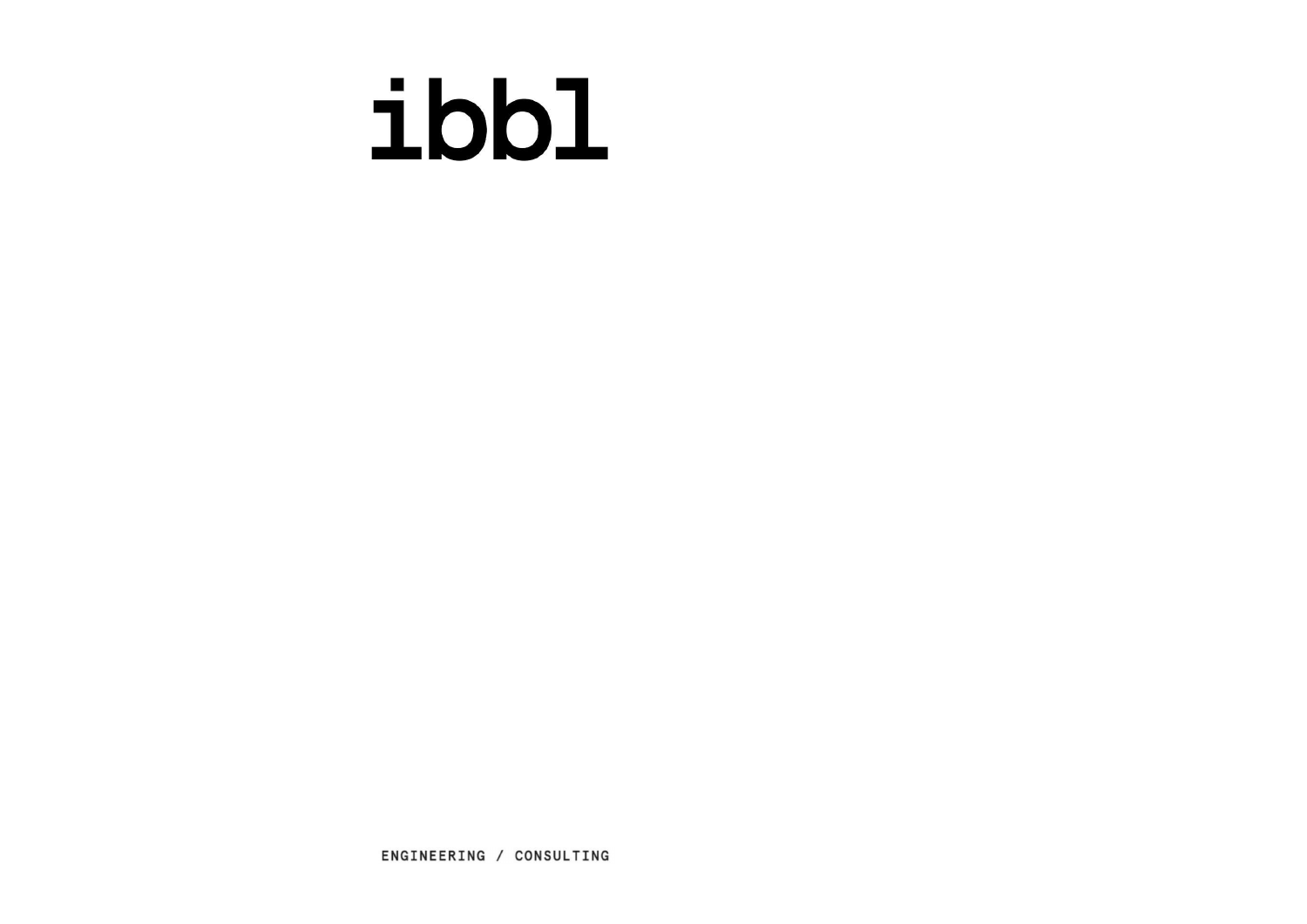



### Co-processing in cement plants

#### From waste to energy and raw materials

Cement manufacturing is an energy-intensive process with thermal and electric energy typically accounting for 40% to 50% of production costs (European Commission, 2010). Energy requirements have a major impact on the operating expenditure.

Traditionally, the primary fuels used in the cement manufacturing industry are coal, petroleum coke, natural gas and oil.

These fuels are increasingly being substituted with alternatives, typically residue-based sources (municipal solid waste, tires, waste wood, etc.). Some of these fuels include also alternative raw materials.

Before starting co-processing waste in cement manufacturing, basic quality requirements must be considered;

Waste presents a large variety in terms of physical properties and chemical composition. This means that preparation of an appropriate alternative fuel, in accordance with requirements of the cement plant, is a complex process and requires control by the fuel producer and the cement plant.

IBBL offers the know-how to professionally evaluate and implement alternative fuels and raw materials (AFR) in the cement production.

When the wind of change blows, some build walls while others build windmills.

Old proverb.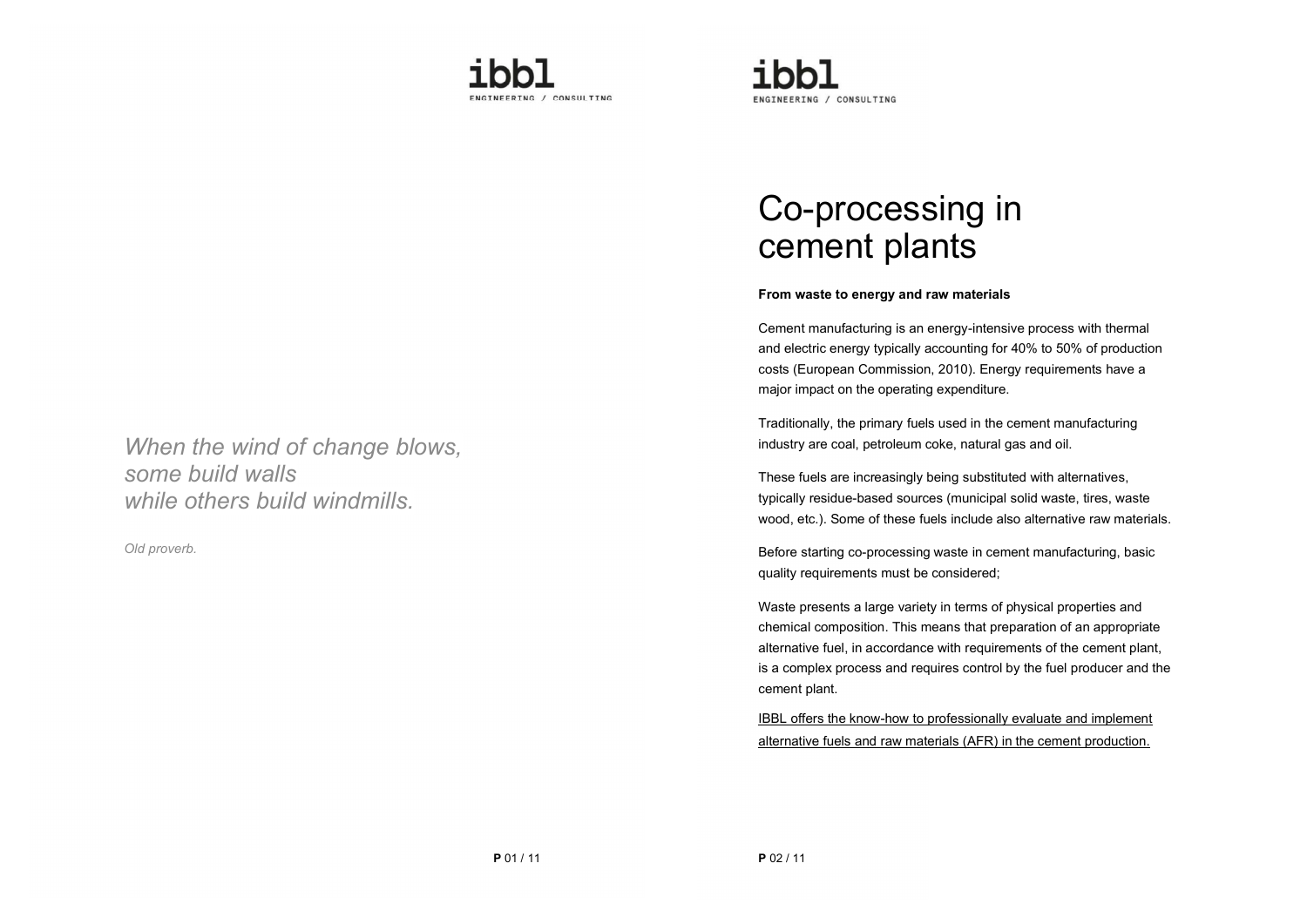



The benefits for the cement producers to implement co-processing of alternative fuels are

- Reduced use of traditional fuel
- Reduction of natural raw materials usage
- Fulfillment of legal requirements
- Cost reduction

The benefits for the cement producers to hire an independent company like IBBL for implementation of co-processing of alternative fuels are

- Independence from suppliers means freedom in selection of optimum process fitting precisely to the requirements and needs of the Client
- Independence also means flexibility in selection of equipment
- Clear roadmap for the project from starting the investigations up to completion of the project

On the following pages, we would like to inform about

- The IBBL Engineering / Consulting Office
- Environmental protection
- Raw materials for AFR
- Example: municipal waste alternative fuel co-processing
- The 6 steps to implement co-processing with IBBL

### IBBL Engineering / Consulting Office

IBBL Ingenieurbüro Brkic und Labenbacher is your partner during the lifetime of your industrial plant.

IBBL is a state-licensed Austrian Engineering / Consulting Office specialized in process and plant engineering services for the nonmetallic minerals industry and the building material industry.

These industries include production of construction aggregates, mortar, lime products like cement and burnt lime as well as gypsum and clay and its products like dry-walls, tiles and bricks.

The services IBBL provides cover the project development in the preinvestment phase as well as engineering and monitoring during project execution. In the operational phase of the plant, IBBL offers various kinds of audits and studies with its respective expert know-how. This includes plant rehabilitation, bottle-neck analysis and upgrades. Of major importance are co-processing of AFR, e.g. fuel shift.

IBBL provides reliable services to our Clients with proven personnel and experienced experts in their respective fields.

IBBL Ingenieurbüro Brkic und Labenbacher GmbH was founded by Dipl.-Ing. Milan Brkic and Dipl.-Ing. Wolfgang Labenbacher. It is based in Vienna, Austria. The company is privately owned by its founders and independent from any equipment suppliers, banks, etc.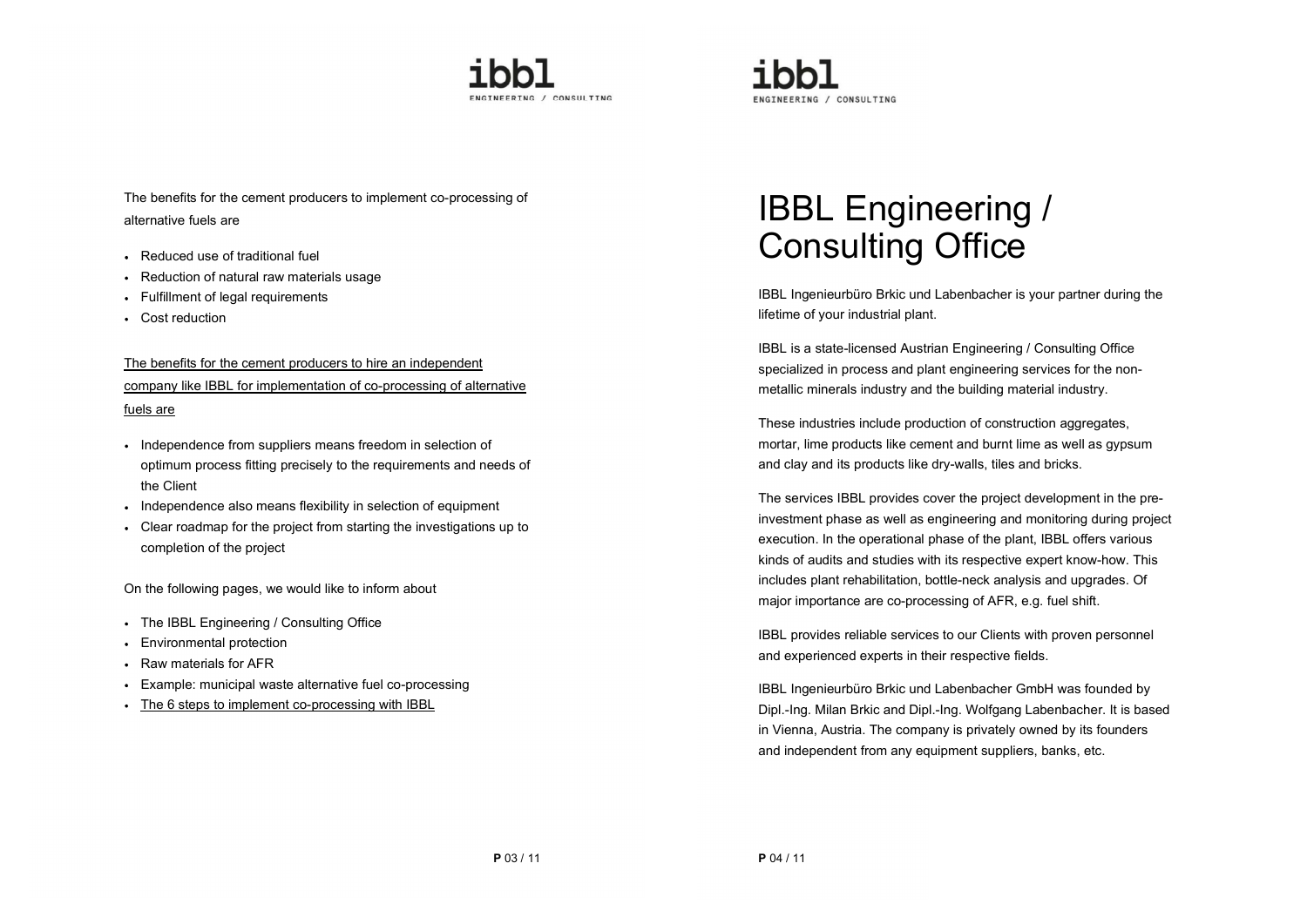



### Environmental protection

Environmental protection is important for all of us. With current emission levels of green-house gases, a global temperature increase of about 2°C in the coming 20 years is predicted. The cement production contributes about 7% of anthropogenic CO2 emissions and is the second-largest producer of  $CO<sub>2</sub>$  in the industrial sector.

The Cement Sustainability Initiative targets a massive increase of alternative fuel and raw material co-processing in the coming decades to minimize carbon footprint of cement. Fast implementation of such co-processing system will provide the cement producer an advantage against their direct competitors.

Substitution of fossil fuels by alternative fuels conserves nonrenewable fuel reserves and reduces greenhouse gas emissions. Biomass and biogenic fractions of waste are considered neutral in terms of CO<sub>2</sub> emission generation from combustion. The use of waste in cement manufacture as fuel leads also to the reduction of waste disposal requirements.

As some alternative fuels include also constituents for clinker and cement production, implementing co-processing can lead to reduced raw material consumption, reduction of clinker-to-cement ratio, reduction of carbon footprint of power production, etc.

### Raw materials

Different kinds of raw materials are used for co-processing. For example:



Waste from municipality needs to be processed before being used as an alternative fuel.

Tires are a very common resource for alternative fuels.





Biological waste e.g. remains from crop or animal

farming, sludge from waste-water treatment plants, etc. is a source.

All these materials are used to replace the traditional fuels like oil, coal, gas and pet-coke.

There are a lot of sources and possibilities. These need to be investigated before deciding on the co-processing.



These fuels can be used as fuel or raw material in the pyro-process of the clinker production or in order to generate electrical power.

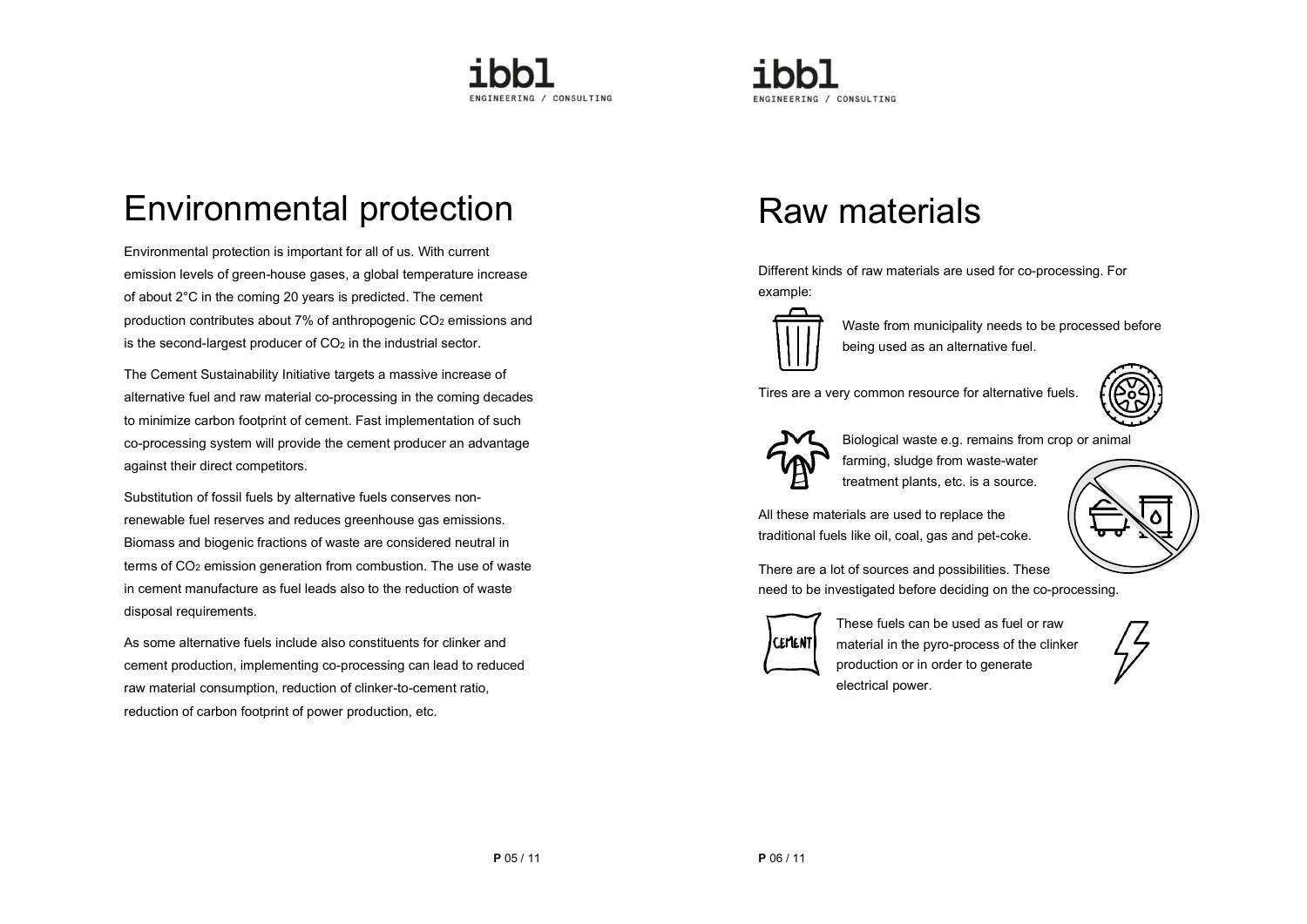# **ENGTNEERTNG / CONSULTING**



### Co-processing of municipal waste

From the numerous possibilities of co-processing, as example, the pre-processing and firing of municipal waste is presented.

Municipal waste is heterogeneous with varying physical properties and chemical composition. In most cases, it needs initial treatment before being used as alternative fuel in order to comply with operational requirements from cement production and environment.

A requirement from clinker production side is fore sure to consider the additional input of chlorine in the pyro-process during the investigation. In case of necessity, measures need to be taken (by-pass). From environmental side, availability of certain heavy metals needs to be considered.

The pre-processing facilities for municipal waste vary on the properties of the waste. A non-separated household waste with a high content of biological matter typically requires, after a first step of shredding, some drying as it contains up to 80% biological matter and water.

The drying can be achieved by a mechanical system like a rotary drum dryer in combination with waste heat from pyro process or a biological system. The biological drying plant uses the bacteria population to produce heat which is evaporating the water.

After the drying, a separation process is foreseen to remove the heavy/ the non-combustible fraction from the alternative fuel. This can be achieved by, e.g. a drum sieve.

The heavy fraction can be further processed to remove resell metals like copper; solid remains like stones can be used as alternative raw materials.

The following chart provides an overview on the process.

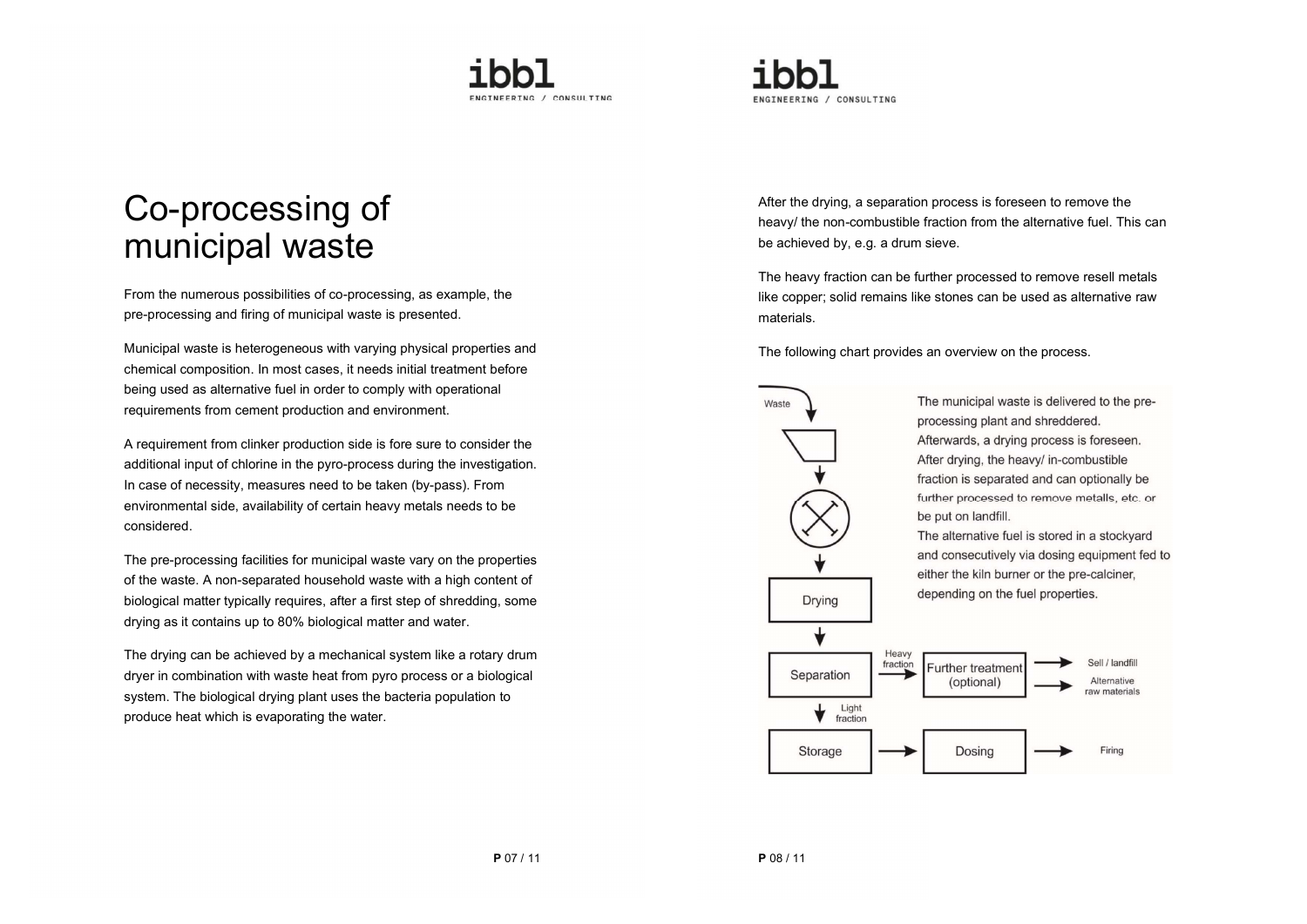# **ENGTNEERTNG / CONSULTING**



### 6 steps to implement coprocessing with IBBL

#### **Waste mapping**

The first step is to evaluate the sources of the alternative fuels; i.e. the quantities, availability and properties, collecting system and conditions, etc. This information is essential for the design of the co-processing system.

### 2

#### Site investigation

The team of experts evaluate the conditions at the existing plant. This includes to evaluate available space for the equipment installation, evaluate existing machinery for abilities of co-firing, limitations, etc.

### 3 Basic engineering

Basic engineering combines process calculations, conceptual design, project schedule and estimation of project costs.

Basic engineering can be extended to full feasibility study.

#### **Tendering**

4

5

6

Tendering of equipment supply, construction and erection following the approved production process.

The tendering process is managed by IBBL. Tenders are prepared, offers compared and negotiated in order to secure implementation of the project targets.

#### Engineering and equipment supply

The detail design of the project is done, the equipment manufactured.

IBBL manages and monitors the project. This includes, e.g. follow-up on time schedule, drawings review and manufacturing inspection.

#### Plant construction and operation

Installation of the supplied equipment, modification of the existing system and the commissioning are carried out.

IBBL manages site, supervises the activities on site (erection and commissioning) and supports the Client during establishing proper operation.